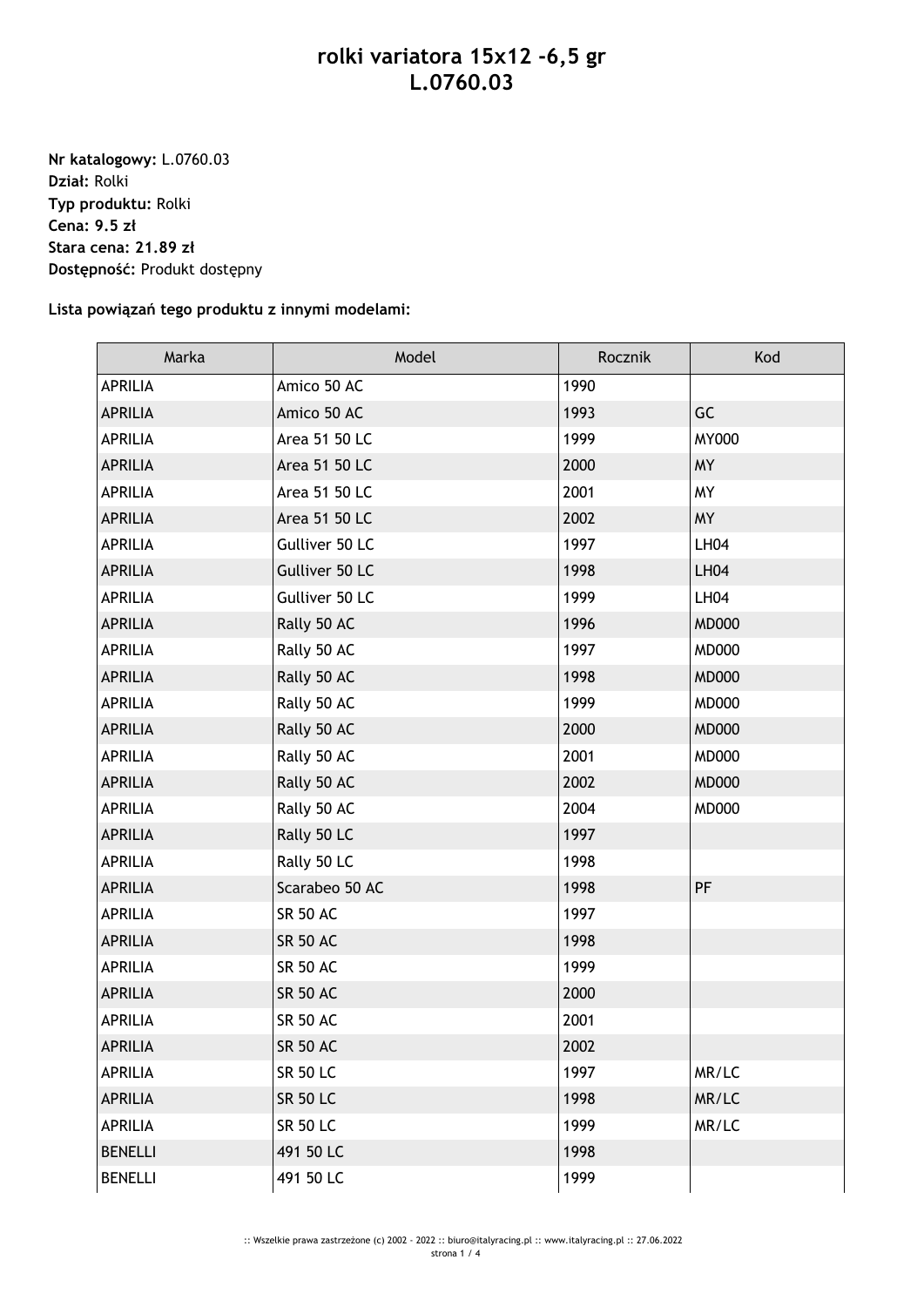| <b>BENELLI</b>  | 491 50 LC         | 2000 |              |
|-----------------|-------------------|------|--------------|
| <b>BENELLI</b>  | 491 50 LC         | 2001 |              |
| <b>BENELLI</b>  | 491 50 LC         | 2002 |              |
| <b>BENELLI</b>  | 491 50 LC         | 2003 |              |
| <b>BENELLI</b>  | 491 50 LC Replica | 2004 |              |
| <b>BENELLI</b>  | 491 50 LC Replica | 2005 |              |
| <b>BENELLI</b>  | 491 50 RR LC      | 2000 | <b>BA01</b>  |
| <b>BENELLI</b>  | 491 50 RR LC      | 2001 | <b>BA01</b>  |
| <b>BENELLI</b>  | 491 50 RR LC      | 2002 |              |
| <b>BENELLI</b>  | 491 50 RR LC      | 2003 | <b>BA01</b>  |
| <b>BENELLI</b>  | 491 50 RR LC      | 2004 |              |
| <b>BENELLI</b>  | 491 50 RR LC      | 2005 |              |
| <b>BETA</b>     | Quadra 50         | 1997 |              |
| <b>BETA</b>     | Quadra 50         | 2001 |              |
| <b>MALAGUTI</b> | F10 25 Jetline    | 1994 |              |
| <b>MALAGUTI</b> | F10 25 Jetline    | 1995 |              |
| <b>MALAGUTI</b> | F10 25 Jetline    | 1996 |              |
| MALAGUTI        | F10 25 Jetline    | 1997 |              |
| <b>MALAGUTI</b> | F10 25 Jetline    | 1998 |              |
| <b>MALAGUTI</b> | F10 50 AC Jetline | 1994 | ZJM35        |
| <b>MALAGUTI</b> | F10 50 AC Jetline | 1995 | ZJM35        |
| <b>MALAGUTI</b> | F10 50 AC Jetline | 1996 | ZJM35        |
| <b>MALAGUTI</b> | F10 50 AC Jetline | 1997 | ZJM35        |
| <b>MALAGUTI</b> | F10 50 AC Jetline | 1998 | ZJM35        |
| <b>MALAGUTI</b> | F12 25 AC Phantom | 1997 |              |
| <b>MALAGUTI</b> | F12 25 AC Phantom | 1998 |              |
| <b>MALAGUTI</b> | F12 25 AC Phantom | 2004 |              |
| <b>MALAGUTI</b> | F12 50 AC Phantom | 1994 | <b>ZJM40</b> |
| <b>MALAGUTI</b> | F12 50 AC Phantom | 1995 | <b>ZJM40</b> |
| <b>MALAGUTI</b> | F12 50 AC Phantom | 1996 | ZJM40        |
| <b>MALAGUTI</b> | F12 50 AC Phantom | 1997 | <b>ZJM40</b> |
| <b>MALAGUTI</b> | F12 50 AC Phantom | 1998 | ZJM40        |
| <b>MALAGUTI</b> | F12 50 AC Phantom | 1999 | <b>ZJM46</b> |
| <b>MALAGUTI</b> | F12 50 AC Phantom | 2000 | ZJM46        |
| <b>MALAGUTI</b> | F12 50 AC Phantom | 2001 | <b>ZJM46</b> |
| <b>MALAGUTI</b> | F12 50 AC Phantom | 2002 | ZJM46        |
| <b>MALAGUTI</b> | F12 50 AC Phantom | 2003 | ZJM46        |
| MALAGUTI        | F12 50 AC Phantom | 2004 | ZJM46        |
| <b>MALAGUTI</b> | F12 50 AC Phantom | 2005 | ZJM46        |
| <b>MALAGUTI</b> | F12 50 LC         | 1996 | <b>ZJM41</b> |
| <b>MALAGUTI</b> | F15 50 LC Firefox | 1997 | <b>ZJM44</b> |
| <b>MALAGUTI</b> | F15 50 LC Firefox | 1998 | ZJM44        |
| <b>MALAGUTI</b> | F15 50 LC Firefox | 1999 | ZJM44        |
| <b>MALAGUTI</b> | F15 50 LC Firefox | 2000 | ZJM44        |
|                 |                   |      |              |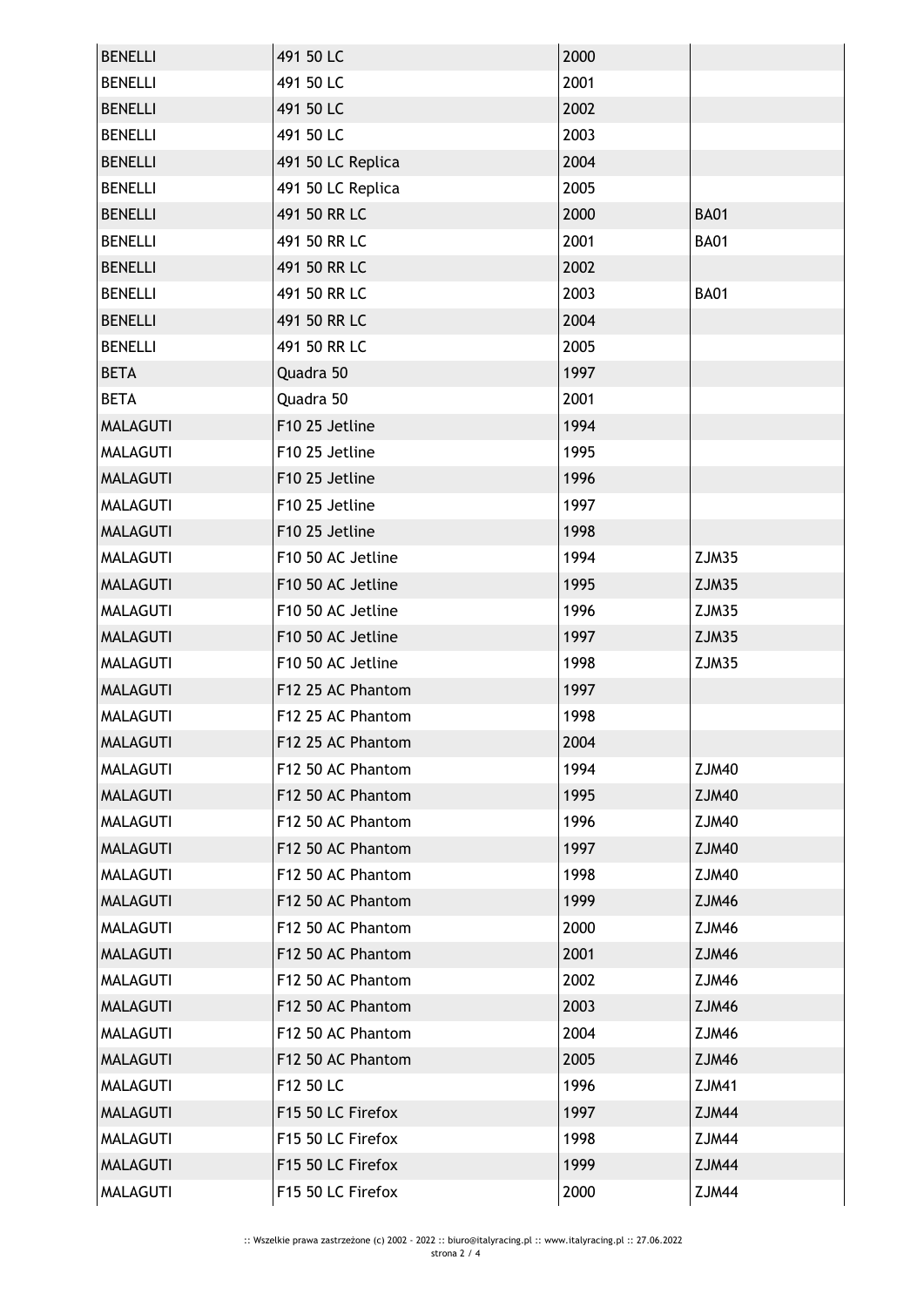| <b>MALAGUTI</b> | F15 50 LC Firefox         | 2001 | <b>ZJM44</b> |
|-----------------|---------------------------|------|--------------|
| <b>MBK</b>      | CW 50 Booster             | 1993 |              |
| <b>MBK</b>      | CW 50 Booster             | 1994 |              |
| <b>MBK</b>      | CW 50 Booster             | 1995 |              |
| <b>MBK</b>      | CW 50 Booster             | 1996 |              |
| <b>MBK</b>      | CW 50 Booster             | 1997 |              |
| <b>MBK</b>      | YN 50 R Ovetto            | 1997 | VTL5AD       |
| <b>MBK</b>      | YN 50 R Ovetto            | 1998 | VTL5AD       |
| <b>MBK</b>      | YN 50 R Ovetto            | 1999 | 5BV          |
| <b>MBK</b>      | YN 50 R Ovetto            | 2000 | 5BV          |
| <b>MBK</b>      | YN 50 R Ovetto            | 2001 | 5BV          |
| <b>MBK</b>      | YN 50 R Ovetto            | 2002 | <b>VTLSA</b> |
| <b>MBK</b>      | YN 50 R Ovetto            | 2003 | 5RN          |
| <b>MBK</b>      | YN 50 R Ovetto            | 2004 | 5RN          |
| <b>MBK</b>      | YN 50 R Ovetto            | 2005 | <b>VTLSA</b> |
| <b>MBK</b>      | YQ 50 F1 Nitro Assistance | 2000 | VG55BR       |
| YAMAHA          | CS 50 R AC Jog            | 2002 | <b>SA221</b> |
| YAMAHA          | CS 50 R AC Jog            | 2003 | <b>SA221</b> |
| YAMAHA          | CS 50 R AC Jog            | 2004 | <b>SA224</b> |
| YAMAHA          | CS 50 R AC Jog            | 2005 | SA22V        |
| YAMAHA          | <b>CW 50 BWS</b>          | 1991 | 4BX          |
| YAMAHA          | <b>CW 50 BWS</b>          | 1992 | 4BX          |
| YAMAHA          | <b>CW 50 BWS</b>          | 1993 | 4BX          |
| YAMAHA          | <b>CW 50 BWS</b>          | 1994 | 4BX          |
| YAMAHA          | <b>CW 50 BWS</b>          | 1995 | 4BX          |
| YAMAHA          | <b>CW 50 BWS</b>          | 1996 | 4BX          |
| YAMAHA          | CW 50 R BWS               | 1995 | 4BX          |
| YAMAHA          | YA 50 R Axis              | 1996 | 3UG          |
| YAMAHA          | YA 50 R Axis              | 1997 | 3UG          |
| YAMAHA          | YA 50 R Axis              | 1998 | 3UG          |
| YAMAHA          | YH 50 Why                 | 1999 | <b>SA03</b>  |
| YAMAHA          | YH 50 Why                 | 2000 | <b>SA03</b>  |
| YAMAHA          | YH 50 Why                 | 2001 | <b>SA03</b>  |
| YAMAHA          | YH 50 Why                 | 2002 | <b>SA03</b>  |
| YAMAHA          | YH 50 Why                 | 2003 |              |
| YAMAHA          | YH 50 Why                 | 2004 |              |
| YAMAHA          | YH 50 Why                 | 2005 |              |
| YAMAHA          | YN 50 R Neos              | 1997 | 5AD          |
| YAMAHA          | YN 50 R Neos              | 1998 | 5AD          |
| YAMAHA          | YN 50 R Neos              | 1999 | 5AD          |
| YAMAHA          | YN 50 R Neos              | 2000 | 5AD          |
| YAMAHA          | YN 50 R Neos              | 2001 | 5AD          |
| YAMAHA          | YN 50 R Neos              | 2002 | <b>SA15</b>  |
| YAMAHA          | YN 50 R Neos              | 2003 | <b>SA15</b>  |